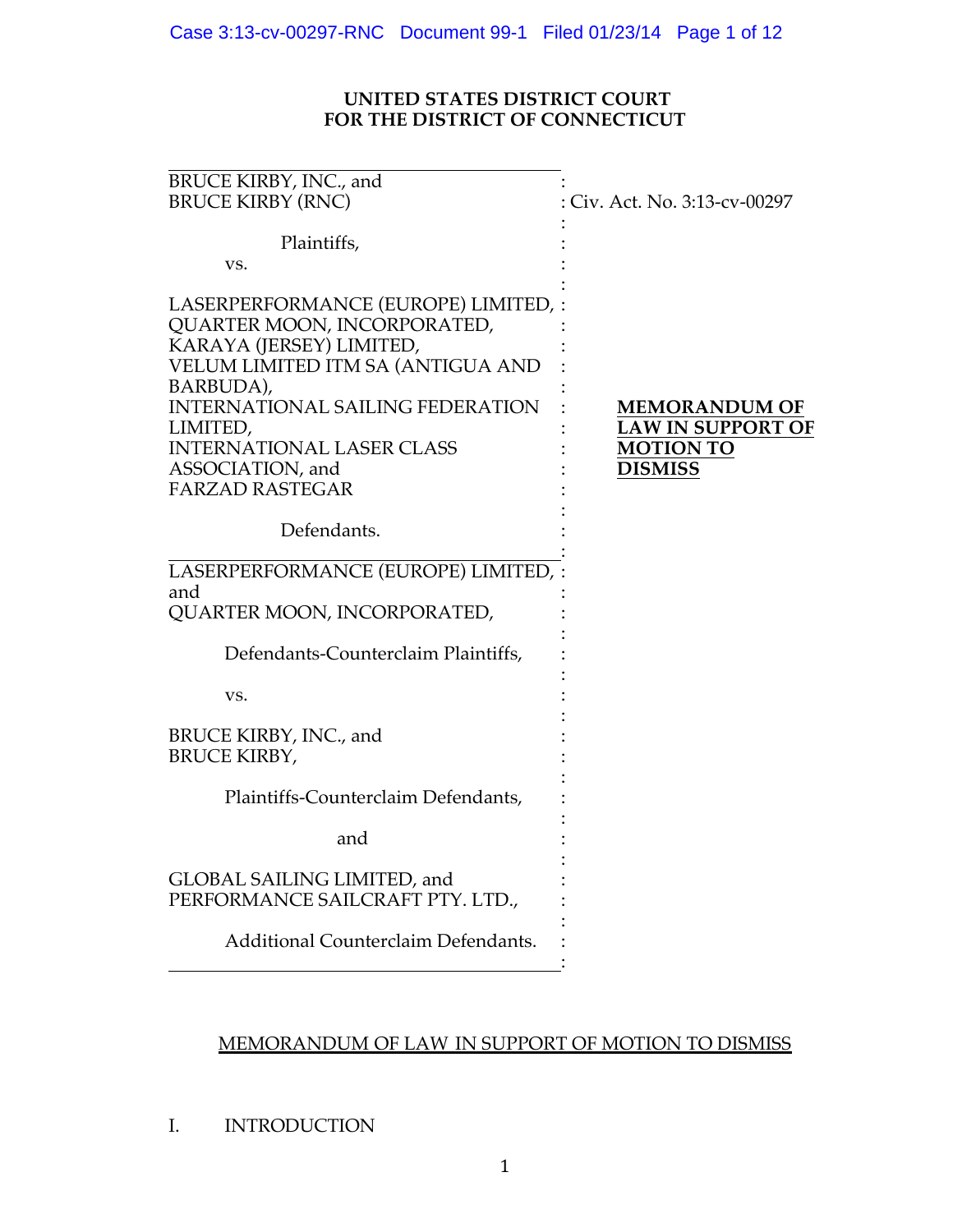Counterclaim Defendant Performance Sailcraft Pty. Ltd., ("PSA") submits this Memorandum of Law in support of its Motion to Dismiss the Counterclaims (Doc. No. 40) filed by Defendants and Counterclaim Plaintiffs LaserPerformance Europe, Ltd. and Quarter Moon Incorporated ("Counterclaim Plaintiffs"), in the matter captioned above. Defendant respectfully submits that its Motion to Dismiss must be granted for each of the following reasons:

- ! Under Section 33-929 of the Connecticut General Statutes, the long-arm statute that applies to foreign corporations, this Court lacks jurisdiction over PSA, because none of the tortious conduct alleged in the Counterclaims occurred in Connecticut; and
- ! Even if a Connecticut long-arm statute would permit this Court to exercise jurisdiction over PSA, the exercise of such jurisdiction would not comport with "traditional notions of fair play and substantial justice," because PSA does not have "minimum contacts" with Connecticut, and because submitting PSA to the jurisdiction of Connecticut courts would be unreasonable under the facts of this case.

Accordingly, for any of the foregoing reasons, PSA respectfully submits that

the Counterclaims lodged against PSA should be dismissed.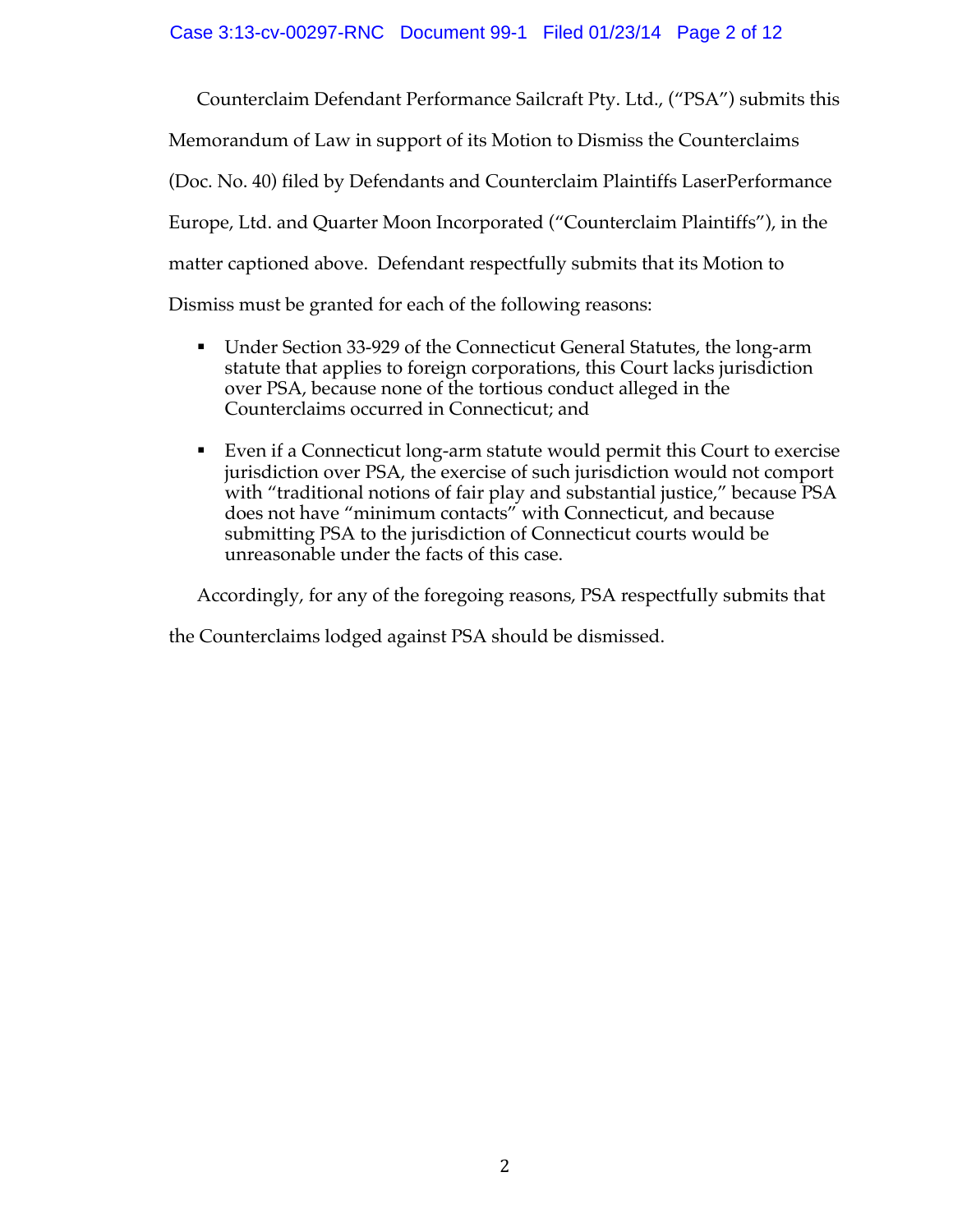### II. BACKGROUND

Plaintiffs Bruce Kirby and Bruce Kirby, Inc. initiated the instant case against, among other co-defendants, the present Counterclaim Plaintiffs. The claims against the Counterclaim Plaintiffs include, *inter alia*, counterfeiting and federal trademark infringement. *See* Complaint. The Counterclaim Plaintiffs answered the Complaint, asserting multiple counterclaims, including three against PSA, and served PSA, who was not an original party to the case. *See id.*

PSA, however, is an Australian corporation organized and operating under the laws of Australia, having a principal place of business at 2 Catamaran Road, Fountaindale NSW 2258, Australia. *See* Declaration of Chris Caldecoat ("Caldecoat Declaration"), attached hereto as Exhibit A, ¶ 4. PSA is engaged the manufacture and sale of racing sailboats, e.g., dinghies and catamarans, and component parts for the same in Australia. *See id.* ¶ 5. PSA operates manufacturing facilities in Australia, and does not have any facilities in the United States. *See id.* ¶¶ 5 – 7. Moreover, PSA has not owned, rented or maintained any property in the United States, and does not employ any workers in the United States. *See id.* ¶¶ 6, 10. Likewise, PSA does not directly advertise or market products in the United States. *See id.* ¶ 11. Over the past ten years, the vast majority of PSA's sales revenue, approximately 99.7%, has come from entities located outside the United States. *See id.* ¶ 12. PSA has never sold products of any kind in Connecticut. *See id.* ¶ 13.

On or about June 12, 2013, Counterclaim Plaintiffs filed the instant Counterclaims. As set forth in paragraph 8 of the Counterclaims, personal jurisdiction of this Court over PSA is invoked under Section §33-929 of the Connecticut General Statutes. More specifically, the Counterclaim Plaintiffs allege that the jurisdiction is proper under §33-929 as the "counterclaim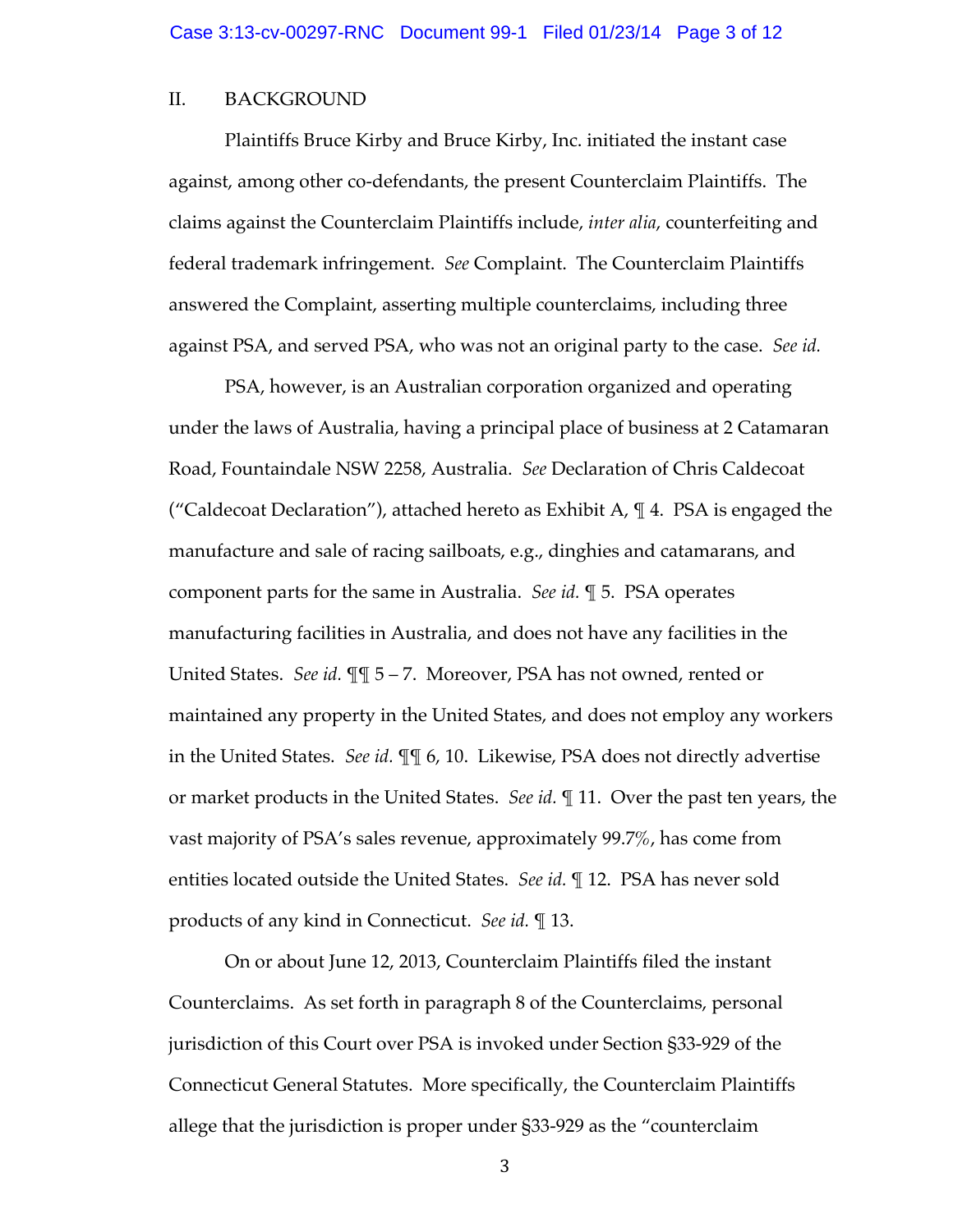defendants…have engaged in tortious conduct in Connecticut with and through their co-conspirators Bruce Kirby and BKI." *See* Counterclaims, ¶ 8. The Counterclaim Plaintiffs have also asserted three specific counterclaims against PSA: Counterclaim 3 – Tortious Interference with Business Relations; Counterclaim 4 – Conspiracy to Tortiously Interfere with Business Relations; and Counterclaim 5 – Violation of Connecticut Unfair Trade Practices Act. *See* Counterclaims.

While the Counterclaims against PSA include hyperbolic allegations of an "End Game" and a vast "scheme to destroy" the Counterclaim Plaintiffs through a "worldwide publicity campaign," they do not allege a single tortious, unfair or otherwise improper act of PSA that occurred in the United States, much less in Connecticut. *Id*. ¶ ¶ 89 – 91, 94 and 97. Further, there is not a single allegation in Counterclaim Plaintiffs' Answer and Counterclaims describing any activity of PSA that occurred in the United States. *See id*. ¶ ¶ 26, 37, 43, 44, 47 – 49 and 53.

### III. STANDARD

### A. Personal Jurisdiction

Connecticut utilizes a familiar two-step analysis to determine if a court has personal jurisdiction over a foreign corporation. First, the court must determine if a long-arm statute reaches the corporation. Second, if a statute does reach the corporation, then the court must decide whether the exercise of jurisdiction would offend due process. *See Bensmiller v. E.I. Dupont De Nemours & Co.*, 47 F.3d 79, 81 (2d Cir. 1995).

The due process test for personal jurisdiction has two related components: the "minimum contacts" and "reasonableness" inquiries. A court must first determine whether the defendant has sufficient contacts with the forum state to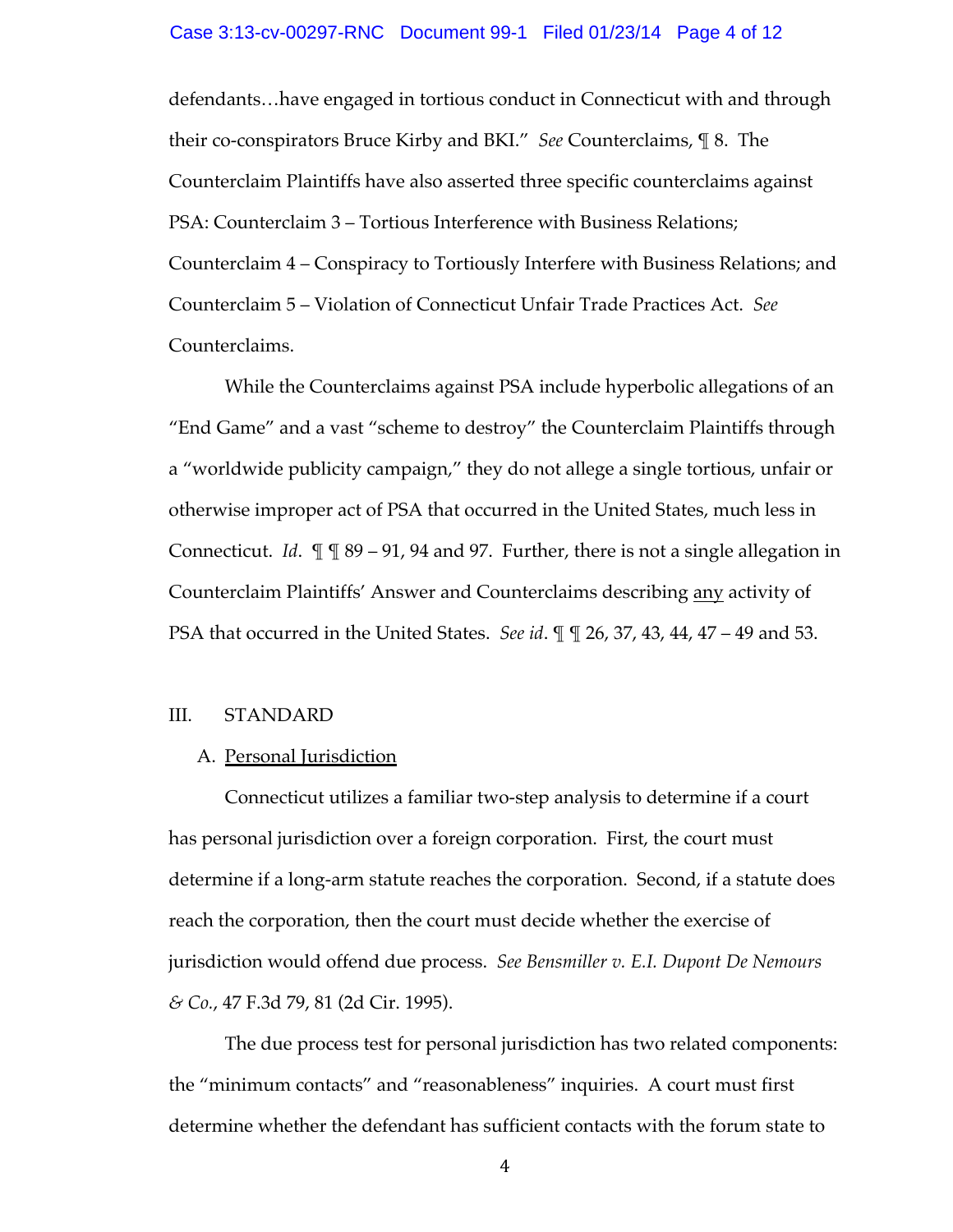justify the court's exercise of personal jurisdiction. *See Metropolitan Life Ins. Co. v. Robertson-Ceco Corp.*, 84 F.3d 560, 567 (2d Cir. 1996), citing *International Shoe Co. v. Washington*, 326 U.S. 310, 316 (1945). "Specific" jurisdiction may be found in a suit arising out of the defendant's contacts with the forum, while "general" jurisdiction requires the plaintiff to demonstrate that the defendant has had "continuous and systematic" general business contacts with the forum. *Id*. at 567-68, (citing *Helicopteros Nacionales de Colombia, S.A. v. Hall*, 466 U.S. 408, 414-16 (1984)).

Next, the court must ask whether the assertion of personal jurisdiction comports with "traditional notions of fair play and substantial justice," i.e., whether it is reasonable under the circumstances of the particular case. *Id*. at 568, (citing *International Shoe*, 326 U.S. at 316). Factors considered in determining the "reasonableness" of the exercise of jurisdiction include the burden that would be imposed on the defendant; the interests of the forum state in adjudicating the case; the plaintiff's interest in obtaining convenient and effective relief; the interstate judicial system's interest in obtaining the most efficient resolution of the controversy; and the shared interest of the states in furthering substantive social policies. *See id.* (citing *Asahi Metal Industry Co. v. Superior Court*, 480 U.S. 102, 113-16 (1987)).

On a motion to dismiss for lack of personal jurisdiction pursuant to Rule 12(b)(2) of the Federal Rules of Civil Procedure, the plaintiff always bears the ultimate burden of showing that the court has jurisdiction over the defendant. *See Robinson v. Overseas Military Sales Corp*., 21 F.3d 502, 507 (2d Cir. 1994).

# IV. THE COUNTERCLAIMS SHOULD BE DISMISSED BECAUSE THIS COURT LACKS JURISDICTION OVER PSA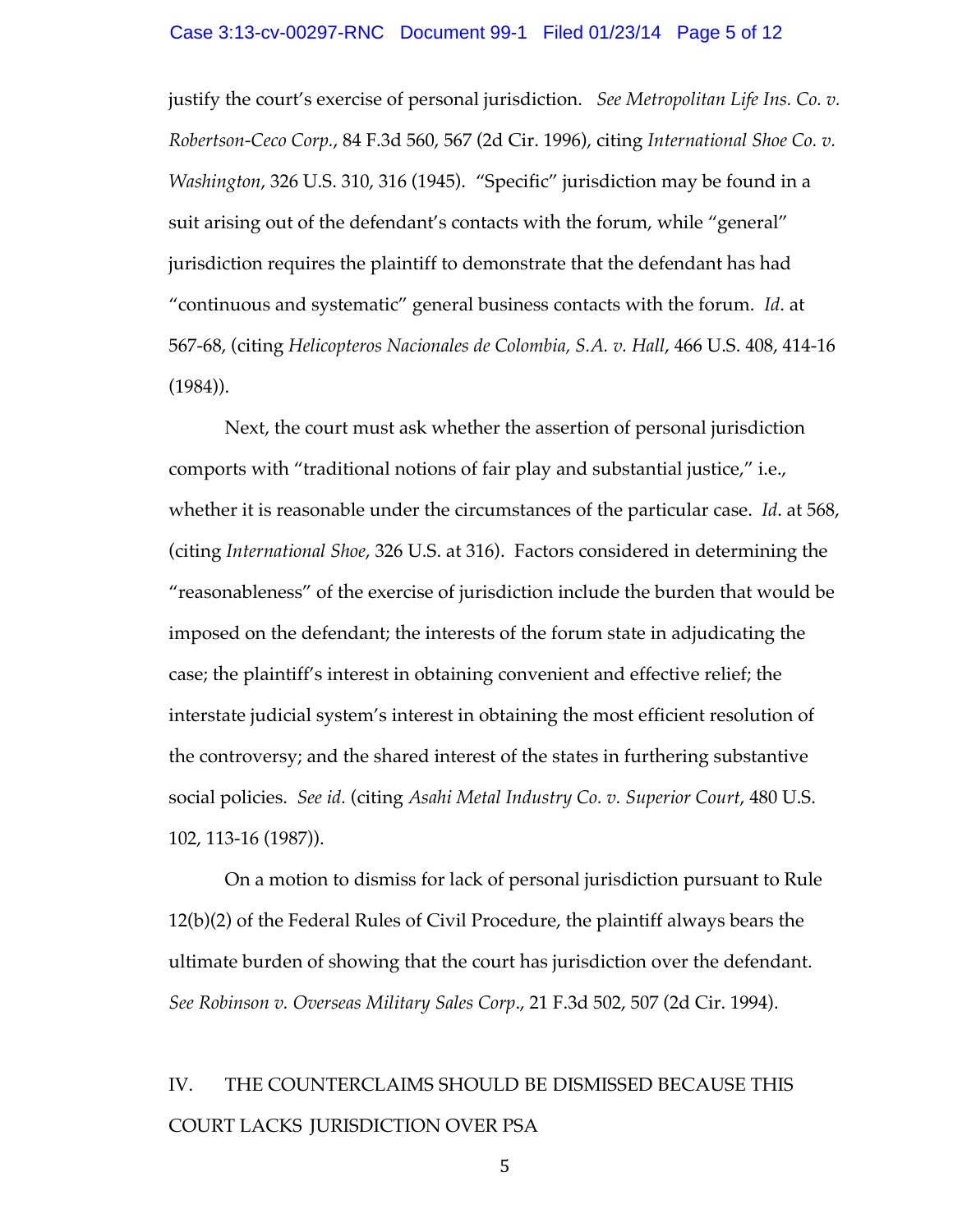### A. The Court Lacks Jurisdiction Over PSA

PSA respectfully submits that the Counterclaims should be dismissed because Section 33-929 does not provide a valid basis for this Court to exercise jurisdiction over it, in view of the allegations set forth in the Counterclaims.

Under Section 33-929, foreign corporations that are not authorized to transact business in Connecticut, such as PSA, <sup>1</sup> may only be sued in Connecticut by Connecticut residents or by persons having a usual place of business in Connecticut, and only for causes of action arising (1) out of any contract made in this state or to be performed in this state; (2) out of any business solicited in this state by mail or otherwise if the corporation has repeatedly so solicited business, whether the orders or offers relating thereto were accepted within or without the state; (3) out of the production, manufacture or distribution of goods by such corporation with the reasonable expectation that such goods are to be used or consumed in this state and are so used or consumed; or (4) out of tortious conduct in this state, whether arising out of repeated activity or single acts, and whether arising out of misfeasance or nonfeasance. *See* CONN. GEN. STAT. § 33-929(f) (2011).

Section 33-929 does not authorize this Court to exercise jurisdiction over PSA in this matter, for at least two reasons. First, neither of the Counterclaim Plaintiffs are "a resident of this state or . . . a person having a usual place of business in this state," as is required in order to file suit against a foreign corporation not authorized to transact business in Connecticut under Section 33- 929. *See* CONN. GEN. STAT. § 33-929(f) (2011). Here, by its own admission,

!!!!!!!!!!!!!!!!!!!!!!!!!!!!!!!!!!!!!!!!!!!!!!!!!!!!!!!

<sup>1</sup> PSA is not licensed to transact business in the State of Connecticut, and is not required to be registered here.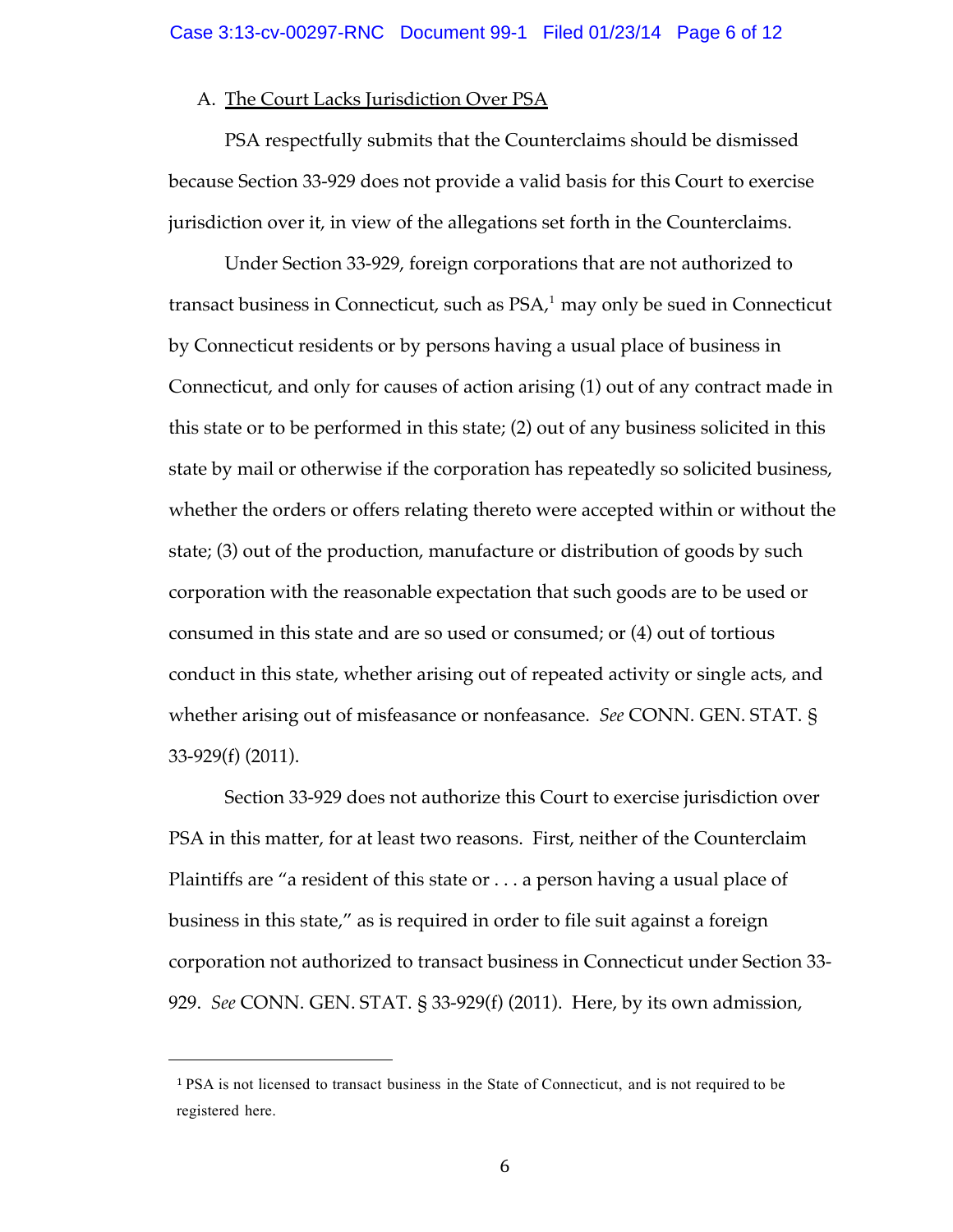### Case 3:13-cv-00297-RNC Document 99-1 Filed 01/23/14 Page 7 of 12

Counterclaim Plaintiff LaserPerformance is incorporated under the laws of England and Wales and has a principal place of business in Northampton, England. *See* Counterclaims, ¶ 1. Similarly, Counterclaim Plaintiff Quarter Moon is a Rhode Island corporation having a principal place of business in Portsmouth, Rhode Island. *See id* at ¶ 2.

Moreover, as stated, PSA is not registered to do business in Connecticut, is not required to be registered in Connecticut, is incorporated under the laws of Australia, and has a principal place of business in Australia. *See id* at ¶ 6. In view of the above, Counterclaim Plaintiffs may not avail themselves of Section 33-929 to serve process on an unregistered foreign corporation, such as PSA.

Second, the Counterclaims fail to allege any "tortious conduct in this state." Courts have established that "Connecticut law does not extend jurisdiction over foreign corporations … for tortious acts committed outside the state." *Potts v. Septic Heater Co.*, 632 F. Supp. 2d 190, 193 (D. Conn. 2009). Here, as stated, the Counterclaims include only wholly unsupported allegations of a "scheme to destroy" the Counterclaim Plaintiffs through a "worldwide publicity campaign," and do not allege a single tortious, unfair or otherwise improper act of PSA that occurred in Connecticut. *See id.* ¶ ¶ 89 – 91, 94 and 97.

For example, in the Third Counterclaim, PSA, along with the other Counterclaim defendants, is accused of launching a "world-wide publicity campaign wrongfully impugning the integrity" of Counterclaim Plaintiffs and of acting "maliciously." *Id.* PSA is also accused of having "intentionally interfered with the business relationships" by creating and advertising the "Kirby Torch." *Id*. The Fourth Counterclaim alleges that, "upon information and belief," PSA entered into a "conspiratorial agreement" to tortiously interfere with the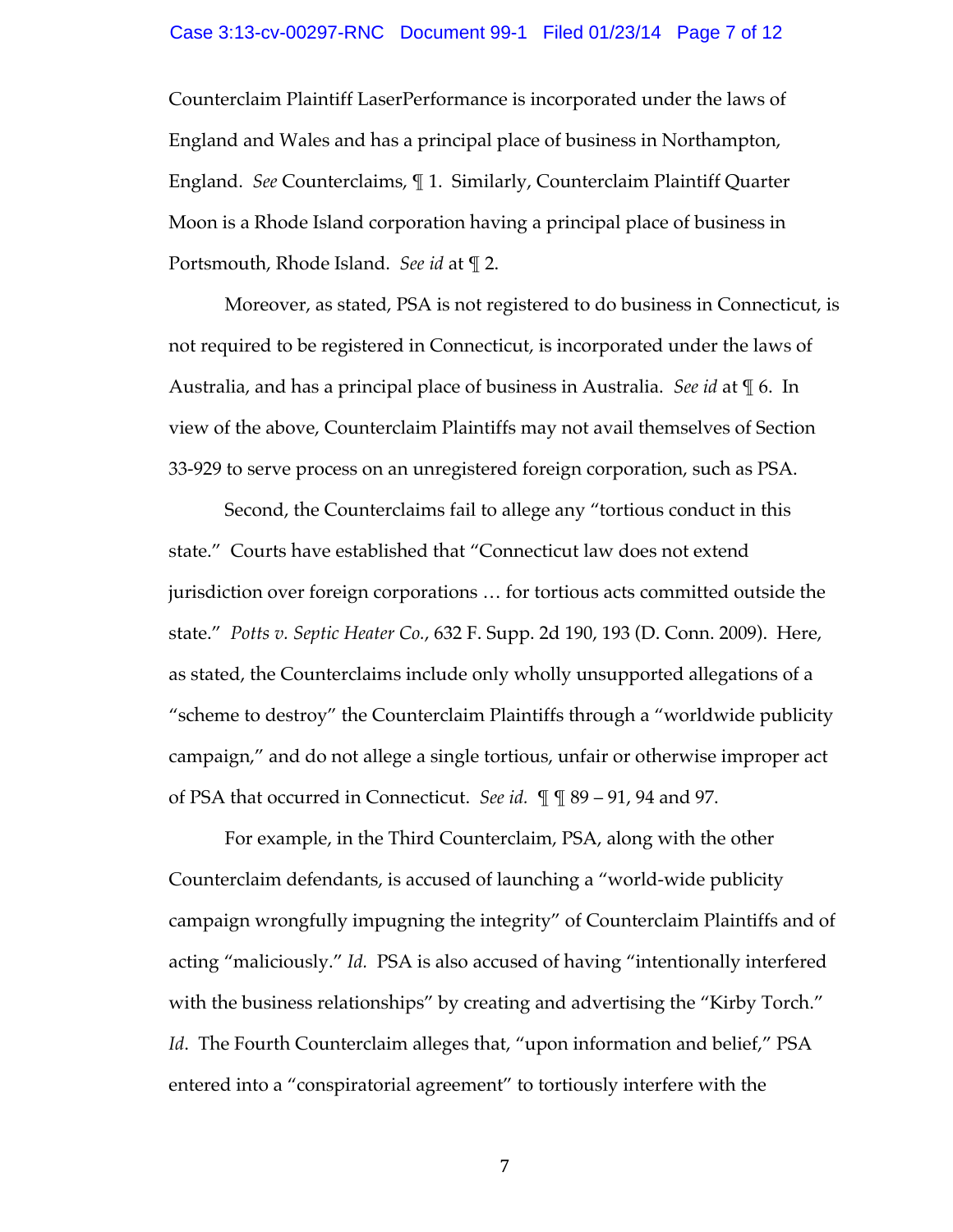### Case 3:13-cv-00297-RNC Document 99-1 Filed 01/23/14 Page 8 of 12

business relations of Counterclaim Plaintiffs. *Id*. The Fifth Counterclaim simply restates this alleged tortious conduct.

As will be readily appreciated, none of these specious allegations describe a single activity of PSA that occurred in the United States. *See id.* ¶ ¶ 26, 37, 43, 44, 47 – 49 and 53. Rather, the so-called tortious acts alleged in the Counterclaims are either so vague that they have no specific locus or appear to have occurred outside the United States. For example, PSA is alleged to have tried to "force" LaserPerformance to give up its lucrative territory in China for a new contract in Europe. *Id. at* ¶ 37. Similarly, PSA is alleged to have commenced a series of "predatory sales" of Australian-built Lasers "into territories in South America, Europe and Asia." *Id.* at ¶ 43. PSA is further accused of selling Australian-built Lasers in "Mexico, Chile, Argentina, Brazil, Belgium, Netherlands, China and Bali." *Id.* at 44. Again, not a single alleged activity occurs in the United States, much less Connecticut.

In view of the above, the Counterclaim Plaintiffs have failed to allege any tortious acts that would provide this Court with jurisdiction over Defendant pursuant to Section 33-929 of the Connecticut General Statutes, and the Counterclaims should be dismissed for at least this reason.

# B. Even if a Connecticut Long-Arm Statute Could Reach Defendant, the Exercise of Jurisdiction over Defendant by this Court Would Offend Due **Process**

As set forth above, the long-arm statute cited in the Counterclaims does not provide a valid statutory basis for exercising personal jurisdiction over PSA. For this reason, the Court need not consider whether the exercise of such jurisdiction would offend due process, because this Court cannot validly reach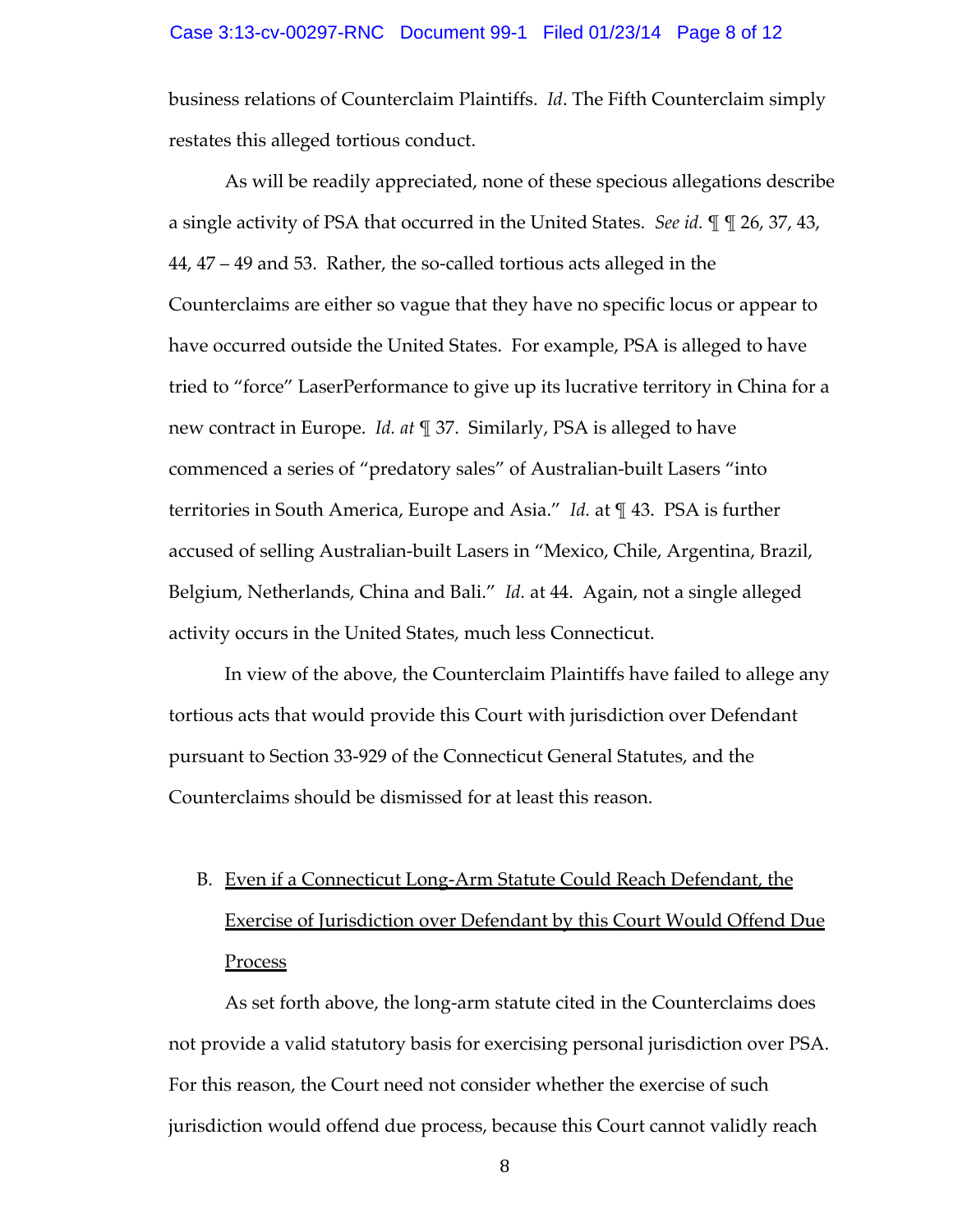### Case 3:13-cv-00297-RNC Document 99-1 Filed 01/23/14 Page 9 of 12

PSA under Connecticut law. *See Frazer v. McGowan*, 198 Conn. 243, 246 (1986) (stating that a court need not consider due process inquiry if a long-arm statute cannot reach foreign corporation).

Nevertheless, even if the Counterclaim Plaintiffs had cited a long-arm statute that applied to PSA in view of the allegations of the Counterclaims, PSA respectfully submits that the exercise of jurisdiction over PSA by this Court would not comport with "traditional notions of fair play and substantial justice," because PSA does not have the mandatory "minimum contacts" with Connecticut, and because the exercise of jurisdiction by a Connecticut court over PSA would be unreasonable under the circumstances of this case.

### 1. Minimum Contacts

The first part of the due process test – i.e., whether minimum contacts exist between Defendant and Connecticut – requires the Court to consider "the relationship among the defendant, the forum, and the litigation." *Keeton v. Hustler Magazine, Inc*., 465 U.S. 770, 775 (1984). To satisfy its burden of establishing the Court's jurisdiction over PSA, Counterclaim Plaintiffs must show that PSA purposefully availed itself of the privilege of doing business in Connecticut, and that PSA could reasonably foresee being haled into court here. *See Kernan v. Kurz-Hastings*, 175 F.3d 236, 242-43 (2d Cir. 1999), citing *World-Wide Volkswagen Corp. v. Woodson*, 444 U.S. 286, 297 (1980) and *Burger King Corp. v. Rudzewicz*, 471 U.S. 462, 475 (1985). PSA respectfully submits that Counterclaim Plaintiffs cannot meet their burden.

PSA is an Australian corporation that does not own or rent any property, maintain any facilities, or employ any workers anywhere in the United States. *See* Exhibit A ¶¶ 3 - 13. PSA has made a *de minimis* amount of sales into the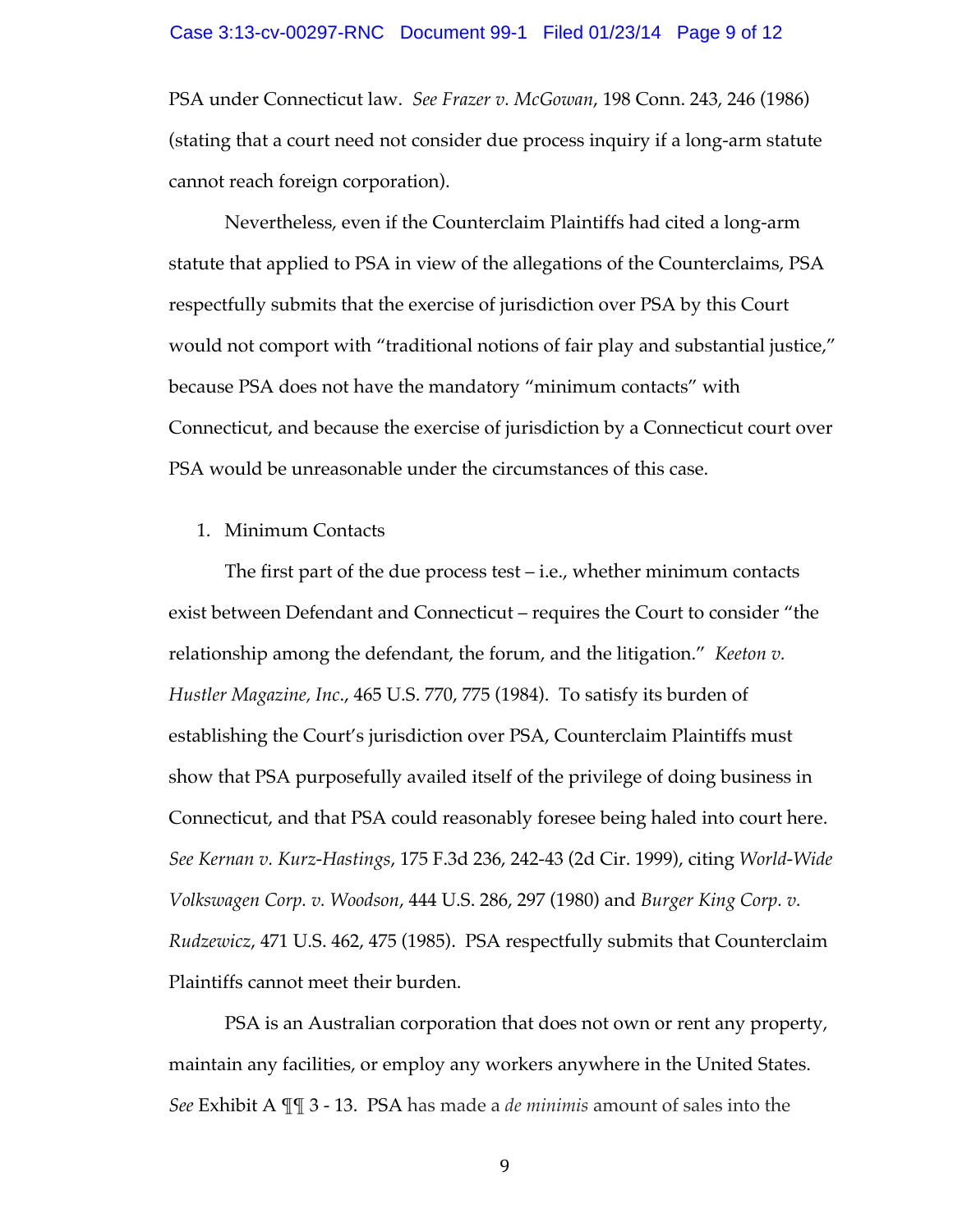### Case 3:13-cv-00297-RNC Document 99-1 Filed 01/23/14 Page 10 of 12

United States and has never sold a product of any kind in Connecticut. *See id.* Further, PSA does not have any agents authorized to accept service of process in the United States, does not have bank accounts or personal property in the United States and does not directly advertise or market in the United States. *See id.*

Accordingly, Defendant respectfully submits that based on the allegations in the Counterclaims and the facts set forth in the Caldecoat Declaration, that minimum contacts do not exist between PSA and Connecticut, and that the exercise of jurisdiction by this Court would violate the Due Process Clause of the Fourteenth Amendment to the Unites States Constitution.

### 2. Reasonableness

If a plaintiff demonstrates that the requisite "minimum contacts" exist between a defendant and the forum state, the court must continue to the "reasonableness" stage of the inquiry and apply the five-factor test set forth in *Asahi* to assess whether exercise of jurisdiction comports with "traditional notions of fair play and substantial justice." *Metropolitan Life Ins. Co*., 84 F.3d at 573, citing *Asahi*, 480 U.S. at 113. A review and analysis of the five Asahi factors – (1) the burden on the defendant; (2) the interests of the forum state; (3) the plaintiff's interest in convenient and effective relief; (4) the interstate judicial system's interest in efficiently resolving the controversy; and (5) the shared interest of the states in furthering substantive social policies – indicates that the exercise of jurisdiction over the PSA by Connecticut courts would be both unreasonable and improper under the circumstances.

First, the exercise of jurisdiction by a Connecticut court would impose a significant burden on PSA. PSA's Australian headquarters are located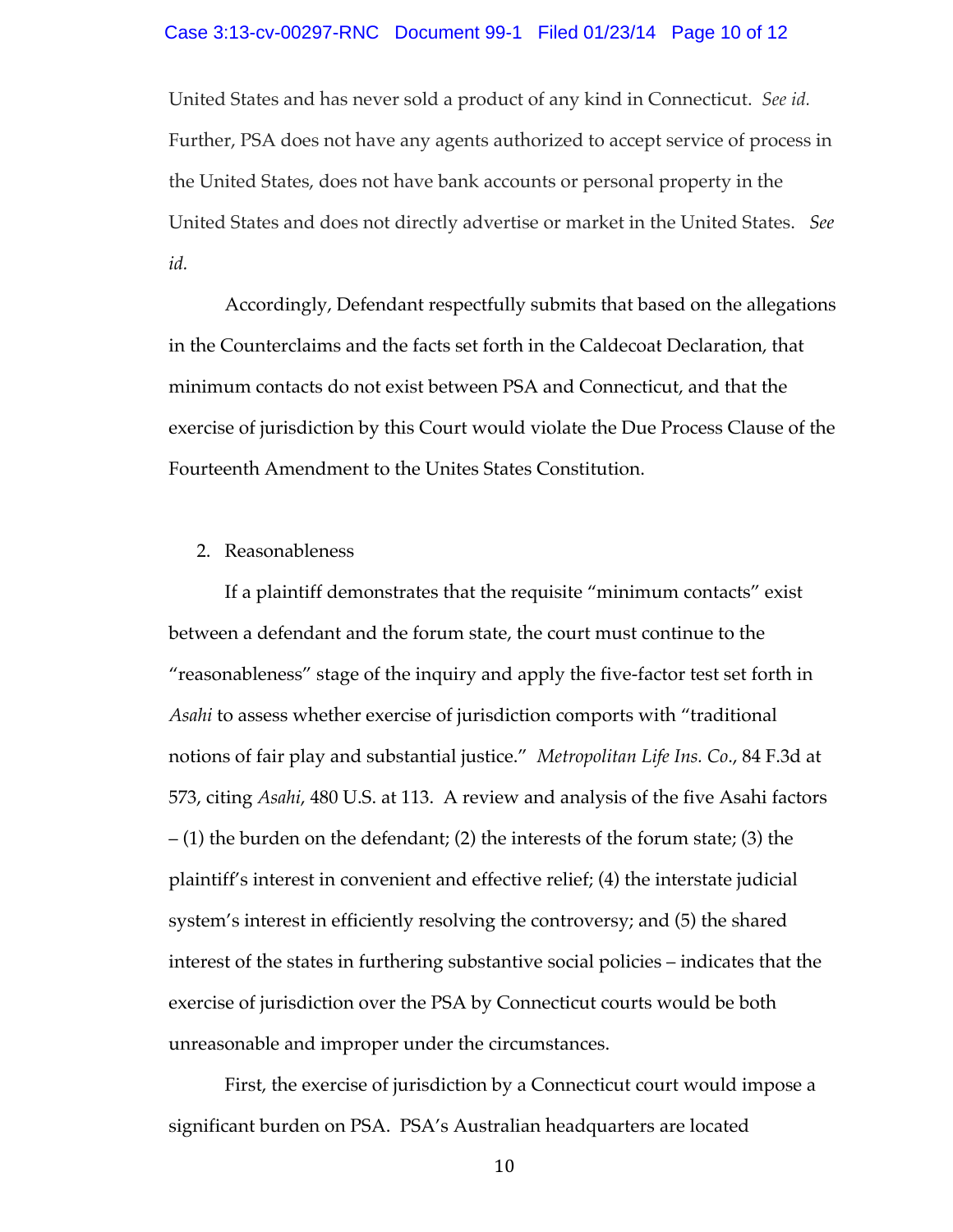### Case 3:13-cv-00297-RNC Document 99-1 Filed 01/23/14 Page 11 of 12

approximately ten thousand miles (10,000) from the District Court in Hartford. PSA has no employees or facilities in Connecticut, and none of PSA's records, files, witnesses or information regarding the nefarious "End Game" and "scheme to destroy" alleged by Counterclaim Plaintiffs – i.e., see Counterclaims ¶¶ 89 – 91, 94 and 97 – are located in Connecticut. *See e.g., Metropolitan Life Insurance Co.*, 84 F.3d at 574.

Additionally, Connecticut has minimal interest in the outcome of the Counterclaims against PSA. The alleged conduct serving as the basis for the Counterclaims appears to have occurred, if at all, outside Connecticut, and neither PSA nor Counterclaim Plaintiffs are authorized to transact business in Connecticut. Notably, because PSA has never sold any products in Connecticut and does not directly market/advertise products in Connecticut, there is no potential for Connecticut residents to be harmed.

Finally, this Court's interests in the efficient administration of justice and policy considerations do not favor its exercise of jurisdiction over Defendant. As none of the allegedly tortious acts occurred in the United States, it is unlikely that any witnesses or evidence would be located in Connecticut. *Metropolitan Life Insurance Co.*, 84 F.3d at 574-75 (in efficient administration of justice inquiry, courts generally consider where evidence and witnesses are likely located). Moreover, PSA knows of no legitimate policy consideration which would favor subjecting a Australian corporation that does not own or rent any property in the United States, or employ any workers in the United States, to the jurisdiction of Connecticut courts based on alleged torts that have no tie to the United States, much less Connecticut.